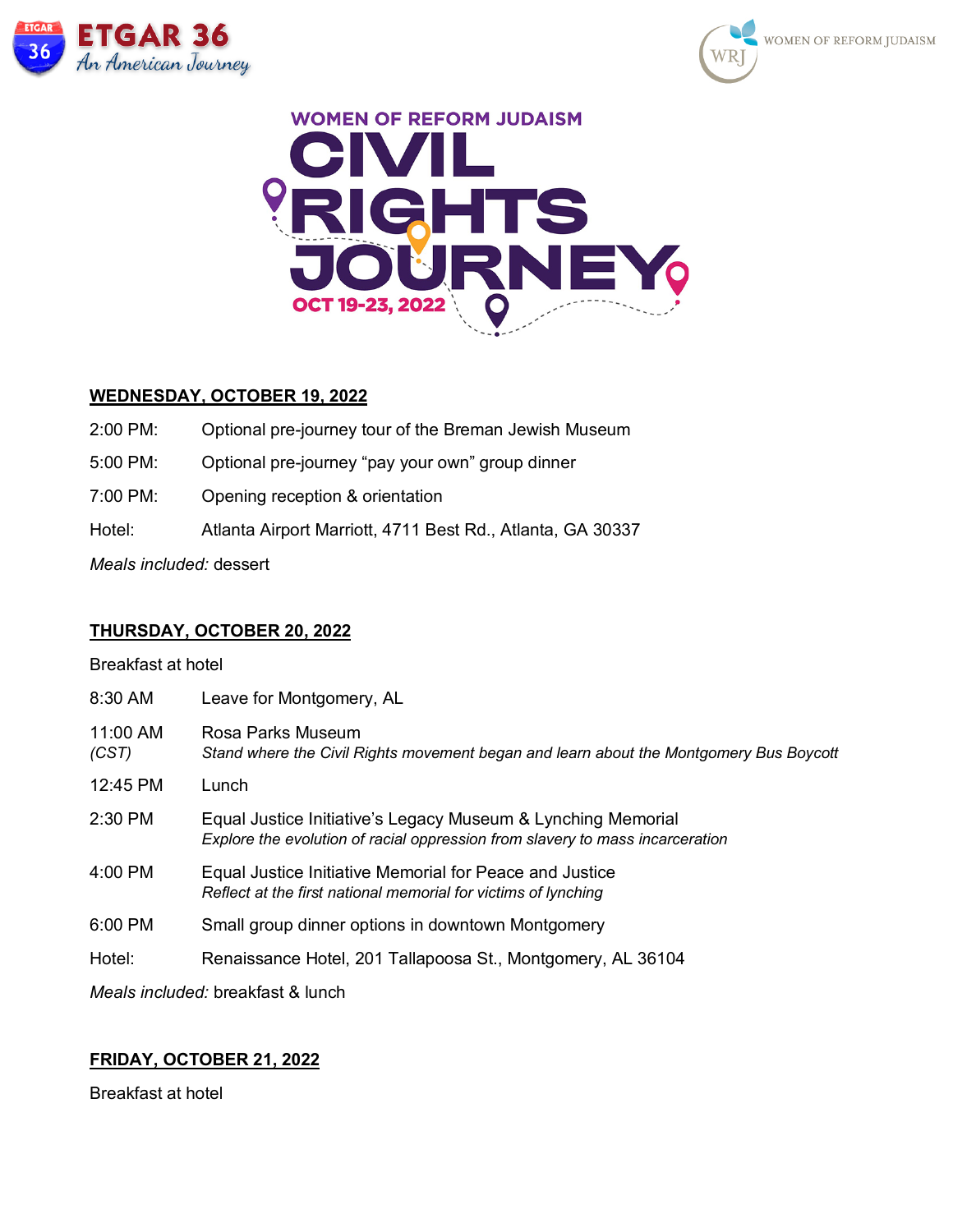| $8:00$ AM | Leave for Selma                                                                                                                                                                         |  |
|-----------|-----------------------------------------------------------------------------------------------------------------------------------------------------------------------------------------|--|
| $9:00$ AM | Tour Selma & The Edmund Pettus Bridge<br>Meet with someone who was beaten on the march. Hear her story<br>Learn about Rabbi Abraham Joshua Heschel and his involvement in the struggle. |  |
| 11:30 PM  | Depart for Birmingham                                                                                                                                                                   |  |
| $1:00$ PM | Lunch at Plzitz Food Hall                                                                                                                                                               |  |
| $2:30$ PM | Birmingham Civil Rights Institute<br>Explore museum about the Civil Rights movement                                                                                                     |  |
| $4:00$ PM | Go to hotel to relax and change for services                                                                                                                                            |  |
| 5:15 PM   | Depart for services                                                                                                                                                                     |  |
| $5:45$ PM | Friday Night Shabbat Services and dinner at Temple Emanu-El                                                                                                                             |  |
| Hotel:    | Hilton UAB Downtown, 808 20th Street South, Birmingham, AL 35205                                                                                                                        |  |
|           |                                                                                                                                                                                         |  |

*Meals included:* breakfast, lunch, & dinner

# **SATURDAY, OCTOBER 22, 2022**

Breakfast at hotel

| 8:45 AM | Depart hotel |
|---------|--------------|
|---------|--------------|

- 9:00 AM Walking tour of Freedom Park & 16th Street Baptist Church *Get a walking tour by a Reverend who was a Civil Rights worker in Birmingham in the 1950s & 60s and was arrested and had the dogs & hoses turned on him. See the historic church where four girls died in a bombing.*
- 10:15 AM Depart for Atlanta

Lunch at Ponce City Market

- 3:00 PM Meeting with Fair Fight 2020 *Discuss the issues of, and find out the work going on about, voting rights and voter suppression in Georgia and across the nation.*
- 4:15 PM Go to the hotel to change for the evening

Evening: Havdalah & special program

Hotel: Canopy by Hilton Atlanta Midtown, 1414 W Peachtree St NE, Atlanta GA 30309

*Meals included:* breakfast & lunch

# **SUNDAY, OCTOBER 23, 2022**

Breakfast at hotel